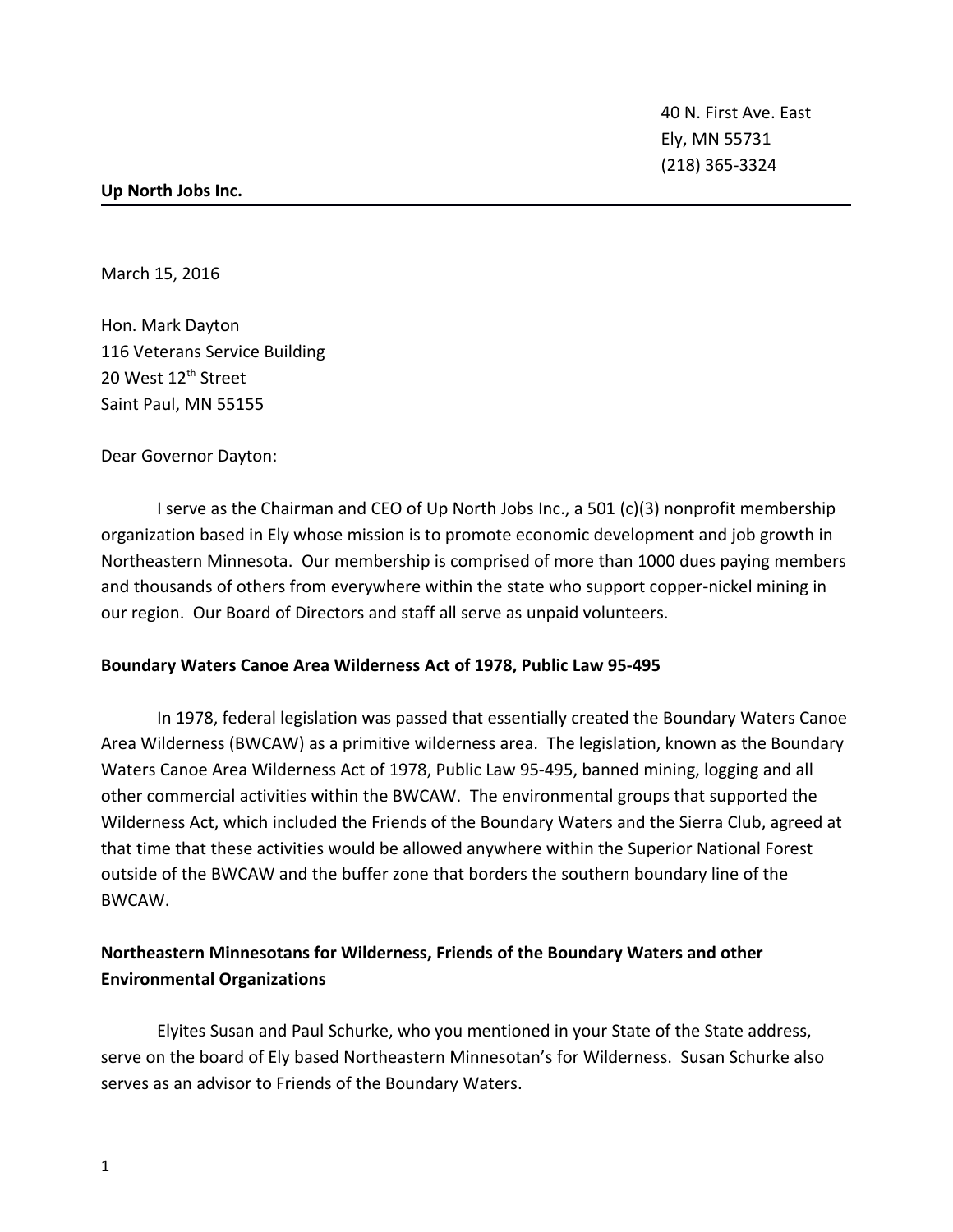Former Faegre & Benson lawyer Rebecca "Becky" L. Rom is the National Chairwoman of a campaign – the Campaign to Save the Boundary Waters. The campaign was organized by the Ely based Northeastern Minnesotan's for Wilderness. Becky Rom serves as its Vice Chair.

In 1978, environmental groups, led by the Sierra Club and Friends of the Boundary Waters, were assured by the passage of Public Law 95-495 that mining would not be permitted within the BWCAW. Yet today, the restrictive provisions of the Wilderness Act do not extend far enough for some. Several of the same organizations have now organized in an effort to ban mining in the entire Superior National Forest, including the Rainey River Watershed. Is it any wonder that so many of the environmental groups are so mistrusted by so many of the citizens who reside in Northeastern Minnesota?

# **Minnesota's Department of Employment and Economic Development loaned money to help Twin Metal's predecessor develop copper-nickel mining operations in our region**

Our organization, its members and thousands of our supporters are troubled and disturbed by your decision, as set forth in your letter of March 6, 2016 to Twin Metals Minnesota wherein you, "*directed the DNR [Minnesota Department of Natural Resources] not to authorize or enter into any new state access agreements or lease agreements for mining operations on state lands."*  Especially perplexing is the fact that in 2006 the IRRRB and the state's Department of Employment and Economic Development entered into a financial arrangement to loan Franconia Minerals, Twin Metal's predecessor, to assist them in developing their mining operations here in Northeastern Minnesota. If your directive is upheld, it will prevent Twin Metals Minnesota, whose parent company, Antofagasta, has already invested almost \$400 million dollars in the project, from accessing certain federal lands that lie outside of the BWCAW and the buffer strip. Your actions will not only make it more difficult for their project to proceed, but will have a chilling effect on any mining companies to consider investing in Minnesota.

We invite you to explain the meaning of the phrase you used in the directive issued to the DNR, *"not to authorize or enter into any new state access agreements or lease agreements for mining operations on state lands".* We understand that Twin Metals only requested permits to engage in exploratory drilling, not permits required to conduct mining operations. The distinction is critical and significant. It causes us to ask whether your administration understood the nature and scope of Twin Metal's request.

We share your concerns and your "obligation to ensure it [the BWCAW] is not diminished in any way". The fact is, the BWCAW has been protected since 1978 by Public Law 95-495. Thousands of citizens residing in our region and throughout the state support copper-nickel mining and clean water. Yet, your directive prevents Twin Metals from conducting the studies that are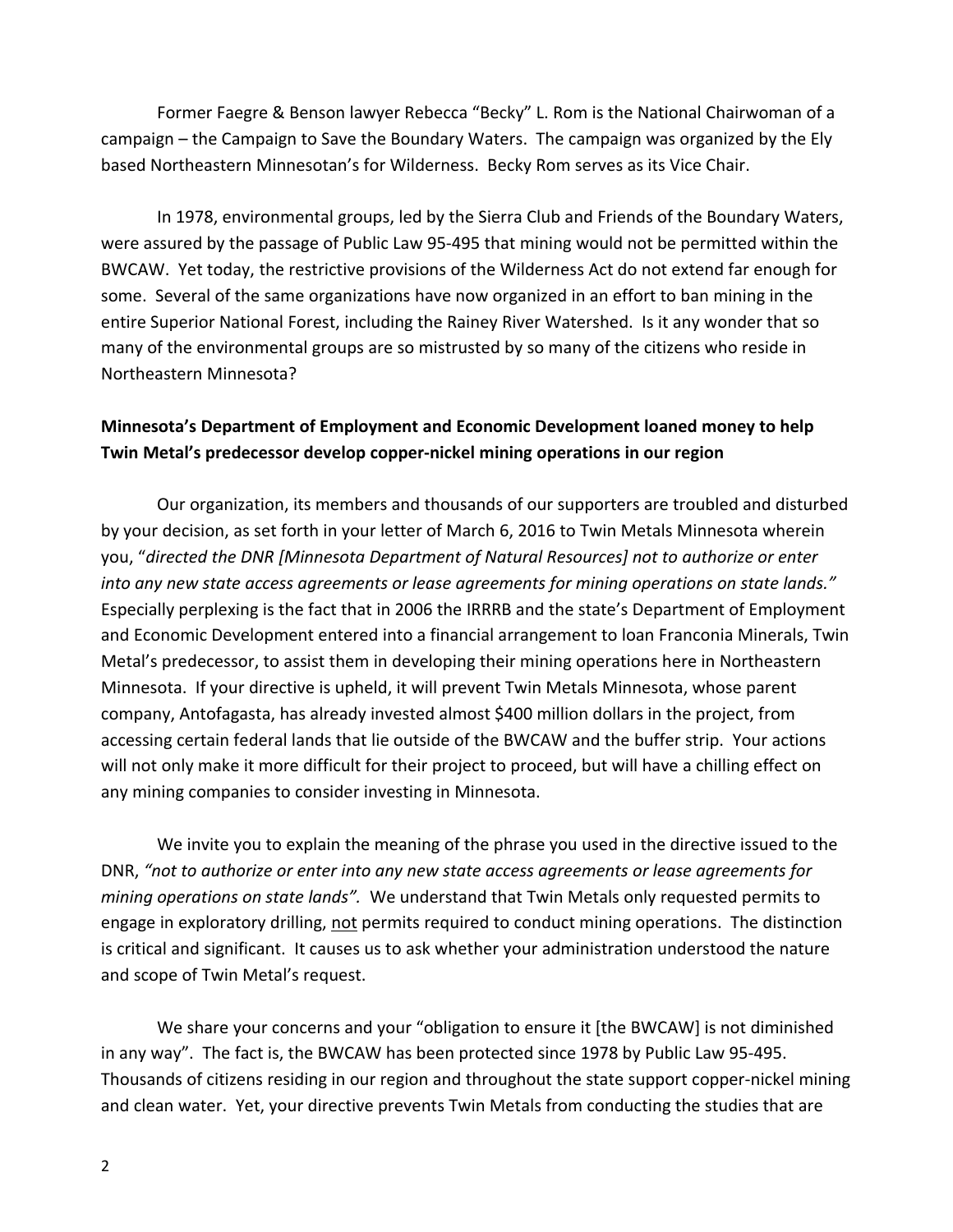needed to prepare an Environmental Impact Statement that will determine whether the project can be developed and operated without degrading the water and air, and whether Twin Metal's copper-nickel project will negatively impact the BWCAW in any way.

### **The Executive Department**

The efficacy of the directive you issued to the Department of Natural Resources fails for the several reasons that follow. We question whether a Governor has the authority to direct the Minnesota Department of Natural Resources *"not to authorize or enter into any new lease agreements or state access agreements".* Pursuant to Article 5, Sec. 1 of the state constitution, the Executive Department is comprised of the Governor, the Lieutenant Governor, the Secretary of State, its Auditor and Attorney General. The five executive officers form the Executive Council.

Pursuant to Minnesota Statutes, Sec. 93.25, Subd. 2, *"All state leases for nonferrous metallic minerals or petroleum must be approved by the Executive Council"*. Mineral leases are routinely approved by the Executive Council by a majority vote of the state's Executive Officers. If Minn. Stat, Sec. 93.25, Subd. 2 requires that the Executive Council act as a body, then the legal argument can be made, that one of the state's executive officers acting alone cannot act for the Executive Council as a whole. If the directive issued to the DNR was not approved by a majority vote of the Executive Council, then your directive is ultra vires and is without legal standing.

# **The Legislative Department**

Pursuant to Article III, Sec. 1, of the state constitution, *"No person or persons belonging to or constituting one these departments [legislative, executive and judicial] shall exercise any of the powers properly belonging to either of the others except in the instances expressly provided in this constitution".*

Article X, Sec. 1 speaks to legislative powers: *"The power of taxation shall never be surrendered, suspended or contracted away".* 

Your directive withdrew public land containing mineral resources and denies the legislative branch of its power to raise revenue through mineral production taxes. This is clearly contrary to the power to tax granted the legislative branch by the aforementioned Article X, Sec. 1.